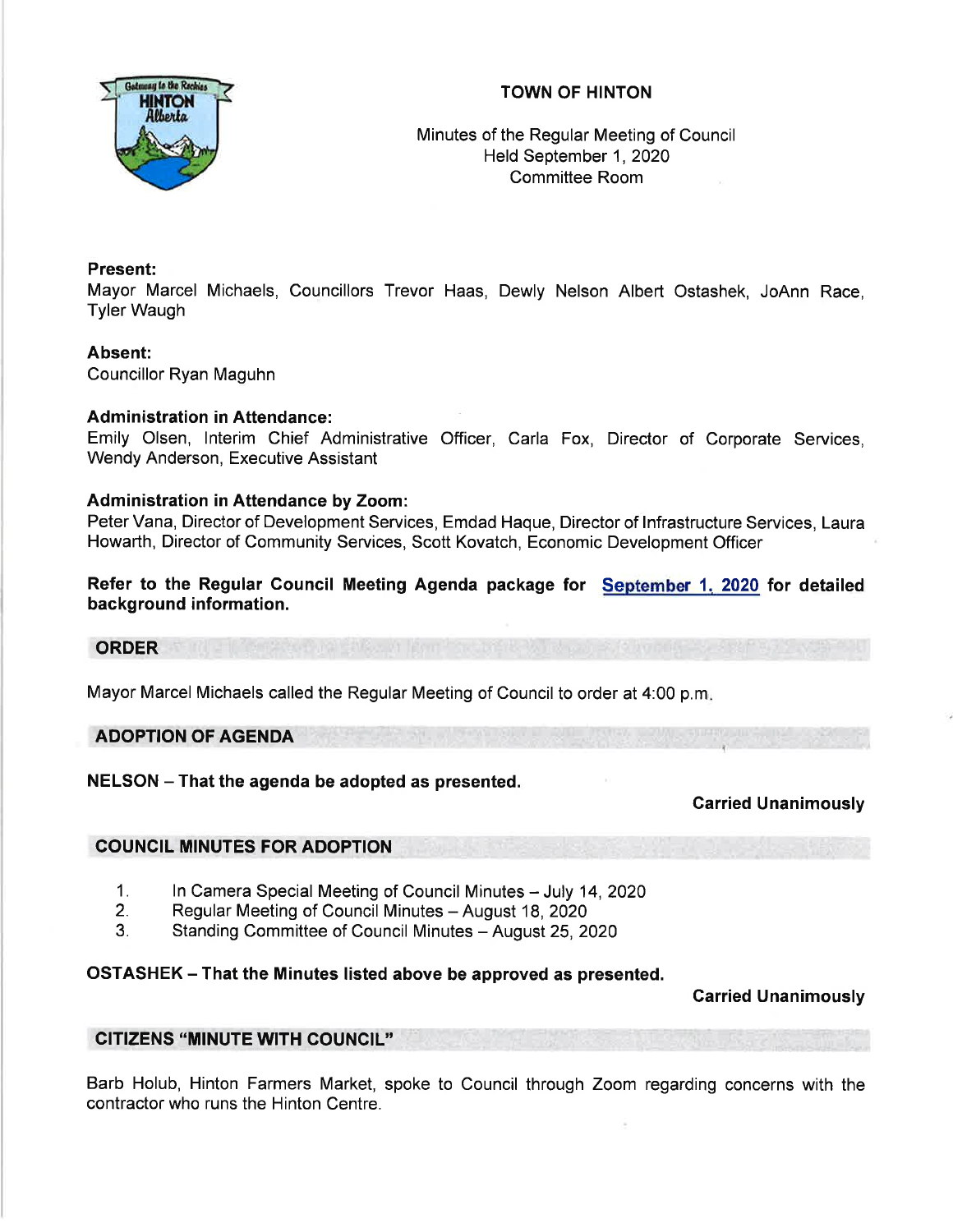#### ACTION ITEMS

#### 1. Solid Waste Management Program - Bin Options

NELSON - That Gouncil approve Type D bin for Solid Waste Gollection within the Town of Hinton and direct Administration to proceed with implementation of the modernized waste collection and retrofit existing Type A Toter bins with the DuraLatch locking system.

Garried Unanimously

#### 2. Naminq Policv DS-6105

NELSON -That Council approve Naming Policy DS-6105 as presented and that Council rescind Naming Policy 079.

**Carried Unanimously** 

#### 3. 2021 Borrowing Bylaw Renewal

NELSON - That Council gives first reading to Borrowing Line of Credit to Finance Operating Expenditures Bylaw #1149.

Garried Unanimously

HAAS - That Council gives second reading to Borrowing Line of Credit to Finance Operating Expenditures Bylaw #1149.

Carried Unanimously

OSTASHEK - Seek unanimous consent for third and final reading of Borrowing Line of Credit to Finance Operating Expenditures Bylaw #1149.

Garried Unanimously

HAAS - That Gouncil gives third and final reading to Borrowing Line of Gredit to Finance Operating Expenditures Bylaw #1149.

**Carried Unanimously** 

#### INFORMATION ITEMS

<sup>1</sup>. COVID-19 Business lmpact Survey and Economic Recovery Strategy

WAUGH - That Council accept the GOVID-I9 Business lmpact Survey and Economic Recovery Strategy Report for information.

Garried Unanimously

2. Council lnformation Packages #1 , #2 and #3 for August 18, <sup>2020</sup>

OSTASHEK - That Gouncil accept lnformation Packages #1 and #2 tor September 1, 2020 as information.

Garried Unanimously

S. Kovatch left the meeting at 4:28 p.m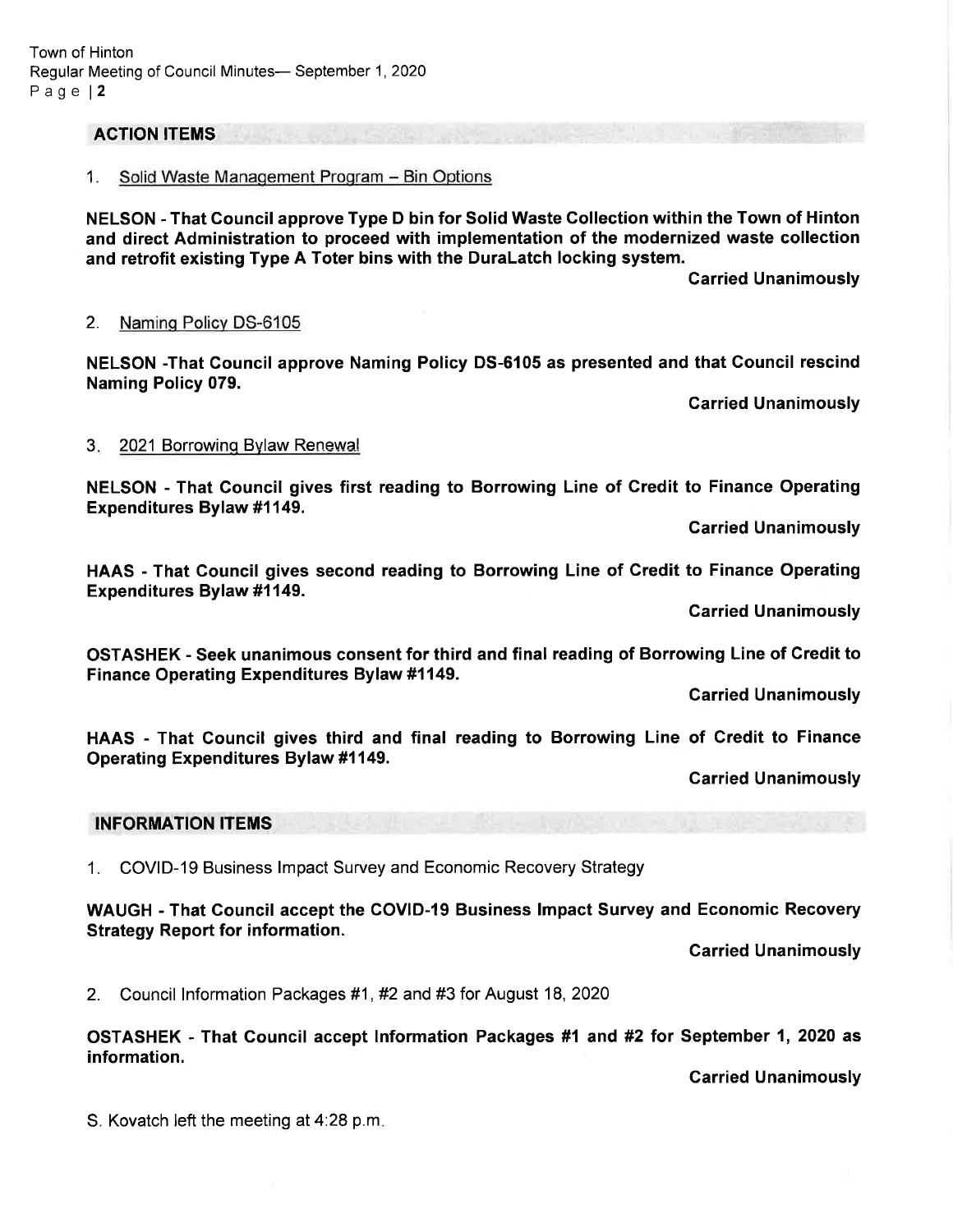# REPORTS FROM MAYOR, COUNCIL, CHIEF ADMINISTRATIVE OFFICER

1. Council Updates (Training, Conferences, Committees, Community Events)

Councillors reported on the various committees, meetings, and activities they attended since the last Regular Council meeting and what they plan on attending in the coming weeks.

2. Chief Administrative Officer Report

Emily Olsen, lnterim Chief Administrative Officer, provided an update on administrative matters

3. Administrative lnquiries

There were no Administrative lnquiries.

NOTICES OF MOTION

There were no Notices of Motion

IN CAMERA

#### WAUGH – That the Regular Meeting of Council move In Camera at 4:34 p.m.

#### Garried Unanimously

C. Fox, L. Howarth, E. Haque, P. Vana, and W. Anderson left the meeting

HAAS – That the Regular Meeting of Council move out of In Camera at 6:15 p.m.

Carried Unanimously

OSTASHEK - That the Regular Meeting of Gouncil move ln Gamera at 6:20 p.m. Garried Unanimously

NELSON - That the Regular Meeting of Council move out of In Camera at 6:24 p.m. Carried Unanimously

RACE - Direct Administration to bring a report that includes investigation options on the Code of Conduct item #3 from the September 1, 2020 In Camera agenda, to the September 15, 2020 Regular Meeting.

Garried Unanimously

NELSON – That the Regular Meeting of Council move In Camera at 6:36 p.m.

Carried Unanimously

OSTASHEK - That the Regular Meeting of Council move out of In Camera at 6:46 p.m. Carried Unanimously

HAAS - That the Regular Meeting of Council move In Camera at 6:47 p.m.

Garried Unanimously